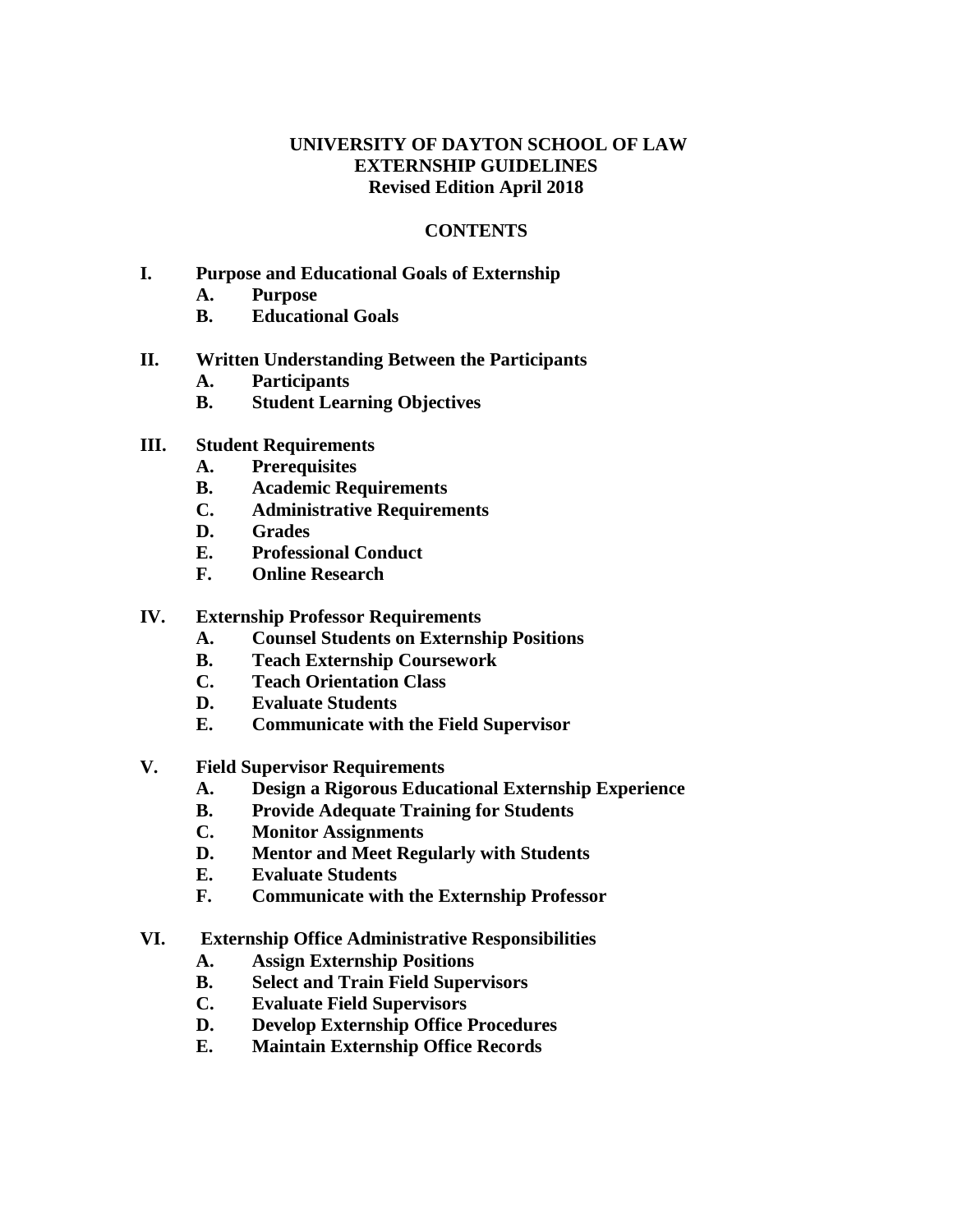## **UNIVERSITY OF DAYTON SCHOOL OF LAW EXTERNSHIP GUIDELINES Revised Edition March 2018**

These guidelines apply to all externships conducted through the University of Dayton School of Law ("UDSL").

## **I. Purpose and Educational Goals of Externships**

- **A. Purpose.** The purpose of UDSL's externship course is to provide students with the opportunity to obtain significant practical experience in a law office and other lawyering settings that are reasonably similar to the experience of a lawyer, to develop professional lawyering skills, and to analyze and reflect critically on that experience from a variety of perspectives.
- **B. Educational Goals.** The educational goals of the externship course include the following:
	- 1. Exposing students to the practice of law and providing students with an opportunity to learn and use legal skills through a substantial lawyering experience under the supervision of a licensed attorney or judge;
	- 2. When possible, providing students with the opportunity to gain experience in a substantive area of the law related to the student's professional interests;
	- 3. Providing students with the opportunity for reflective analysis and critical thinking about values, ethics and professionalism, including: the ethics of law practice, social justice and the legal profession, and other tenets and principles central to the Catholic-Marianist tradition; and,
	- 4. Providing opportunities for students to compare, evaluate, and reflect critically on topics related to their own career path and professional development, such as: settings, assignments, and daily activities in different types of law offices, the "fit" between the student and various legal careers, and the roles lawyers play in society.

# **II. Written Understanding Between the Participants**

**A. Participants.** There are three principal participants in each externship experience. These are: the law student extern; the Externship Professor; and the Field Supervisor, who will serve as the student's direct supervisor at the field office. Before law students can extern at a sponsoring organization, the participants shall enter into a written understanding on a form provided by the Externship Professor that describes: 1) the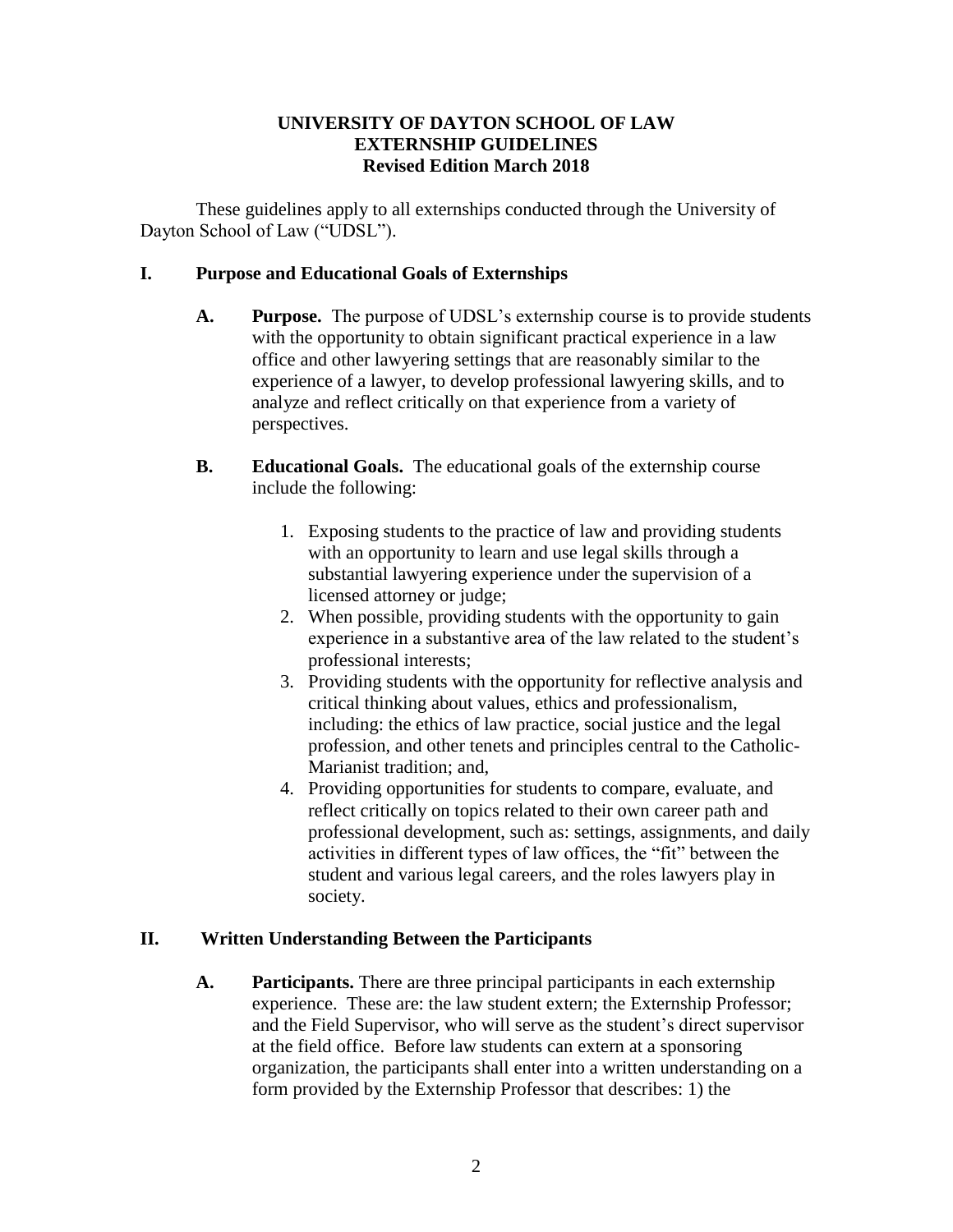substantial lawyering experience the student will receive, 2) the opportunities for performance, feedback and self-evaluation that will be available, and 3) the respective roles of the participants, including a clearly articulated method of evaluating the student's academic performance.

**B. Student Learning Objectives.** At the outset of the externship, the student shall develop written learning objectives for their externship experience in consultation with their Externship Professor and Field Supervisor. The learning objectives shall serve as a guide for the fieldwork of the student. The student shall record their learning objectives, along with the beginning and end dates of the fieldwork, the anticipated schedule for the student, and the names and contact information for all participants, on a form provided by the Externship Professor. The form shall be signed by all three participants.

#### **III. Student Requirements**

Students can receive academic credit for only one externship experience. (Law Clinic is not an externship.) Students may not receive compensation for their externship fieldwork.

- **A. Prerequisites.** Ordinarily, students will be eligible to take the course in their last two semesters or the summer immediately preceding their last two semesters. In rare circumstances, a student may be permitted to take the course earlier than their last two semesters, but only after completing at least one academic year of study.
- **B. Academic Requirements.** To receive credit for the Externship course, students will be required to meet the minimum academic requirements set forth below and any individual course requirements developed and communicated by the Externship Professor.
	- 1. Complete a minimum of 192 hours in the externship field office and complete contemporaneous coursework that includes a classroom instructional component, regularly scheduled tutorials, or other means of ongoing, contemporaneous, faculty-guided reflection. If the coursework is offered as a classroom instructional component, students shall attend 12 classroom hours, and the minimum number of hours in the externship field office shall be reduced to 180. Students are expected to engage in their fieldwork primarily at their field offices and other sites essential to their lawyering work, such as legal proceedings, meetings or investigations in the field.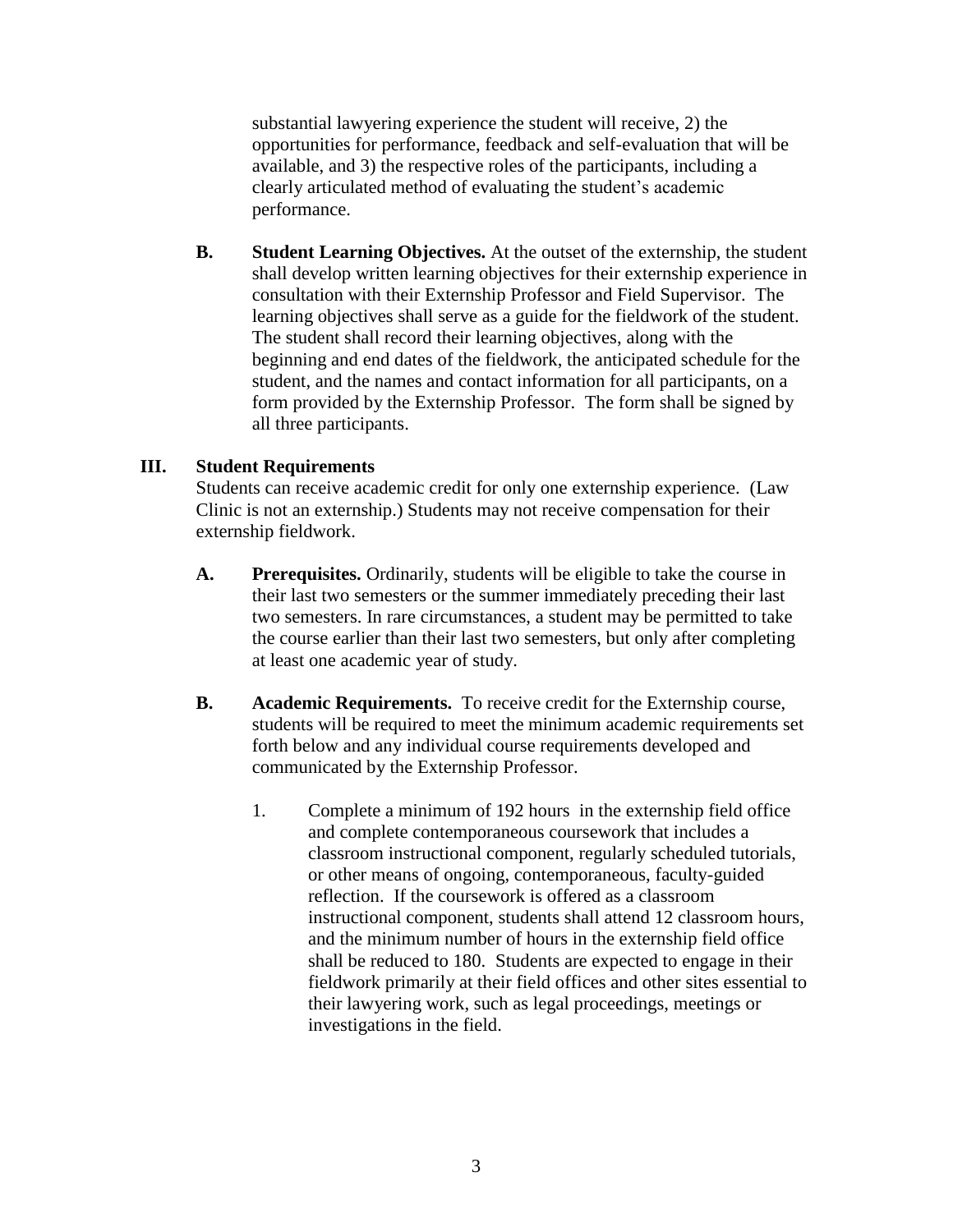- 2. Engage in self-evaluation and demonstrate thoughtful reflection on the externship experience as guided by the Externship Professor.
- 3. Produce original written work product from the externship field office that demonstrates the student's legal skills. Before submitting any work product to the Externship Professor, the student and the Field Supervisor will determine if redaction is necessary to protect confidentiality. If the nature of the field office is not conducive to the submission of work to the Externship Professor, the Externship Professor will develop alternative means for evaluating the student's written work in the externship.
- 4. Receive a satisfactory evaluation from the Field Supervisor of the student's performance of legal and professional skills. (*See* Sec.  $V(E)$ .)
- 5. Attend a pre-placement orientation class.
- **C. Administrative Requirements.** To receive credit for the course, students must also fulfill the administrative requirements of the externship.
	- 1. Complete preliminary administrative tasks, including: register for the Externship course, work with the Externship Professor to secure an externship position, arrange a weekly work schedule at the field office, and complete any other administrative tasks required by the Externship Professor or the Externship Office.
	- 2. Provide the Externship Professor with a detailed evaluation of the externship field experience on a form provided by the Externship Office. All forms must be submitted to the Externship Professor before the last day of classes for the semester or earlier if required. No grade for an externship will be released until the Externship Professor reviews the evaluation and determines that it is satisfactory and complete.
- **D. Grades.** Externships will be graded under UDSL grading option B  $(S/U/Ex)$ .
- **E. Professional Conduct.** All students are responsible for complying with the rules of professional conduct relevant to their externship.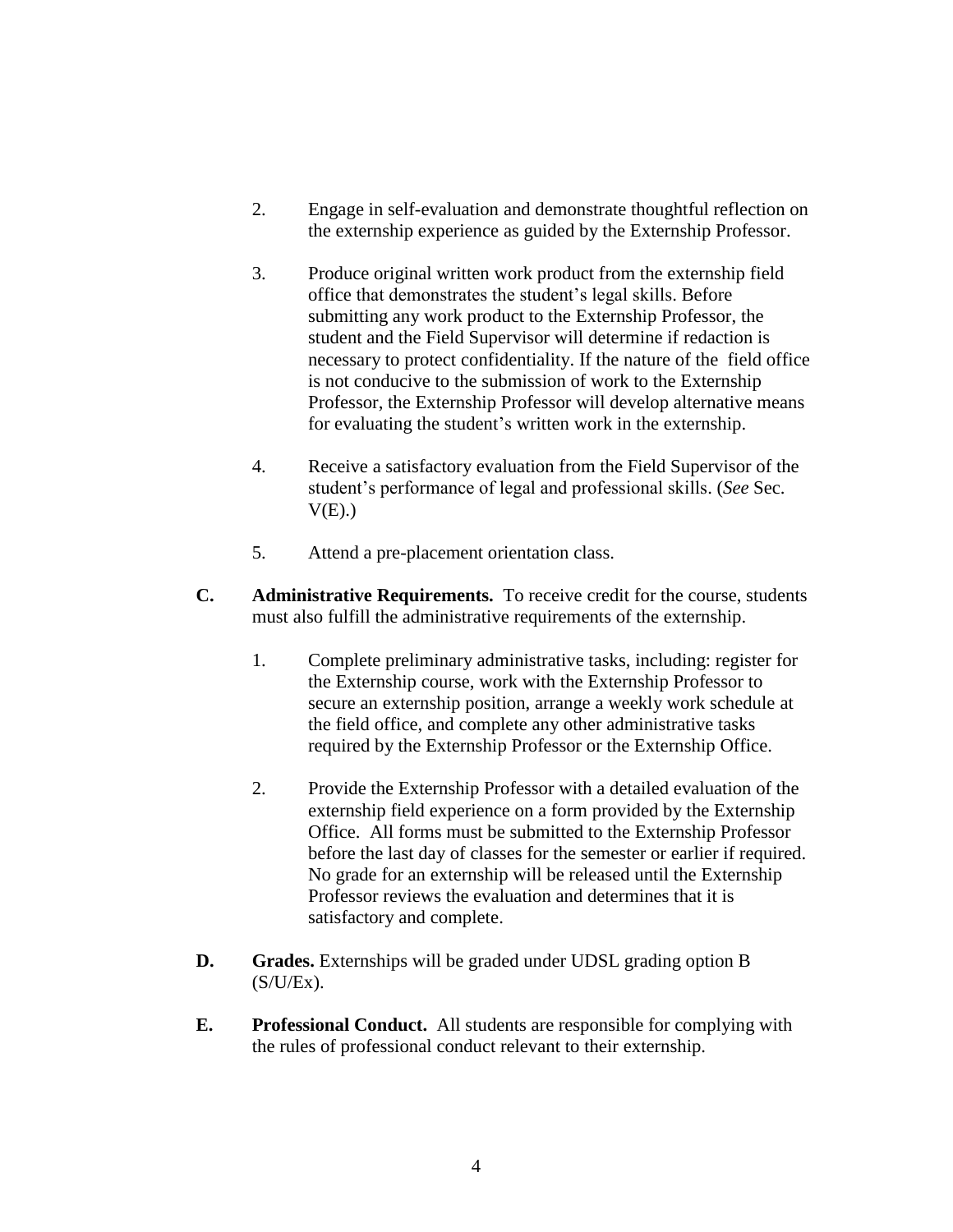**F. Online Research.** Students must abide by the policies of Westlaw or LEXIS regarding the use of student passwords for work in externship field offices.

### **IV. Externship Professor Requirements**

In most cases, the Externship Professor will teach the Externship course, although other faculty members may teach the course subject to curricular needs and administrative approval.

- **A. Counsel Students on Externship Positions.** The Externship Professor will be available to meet with individual students to counsel them on the types of externships that will align with the student's academic and career goals.
- **B. Teach Externship Coursework.** The Externship Professor will teach the externship coursework. The purpose of the coursework is to provide opportunities for reflective analysis and critical thinking about the student's learning goals for their fieldwork; the values, ethics and professionalism of the legal profession; the student's own professional development; and the themes, issues, skills, and experiences of common interest to students. The Externship Professor will also work with students to help them develop written learning objectives for their externship experience.
- **C. Teach Orientation Class.** At the start of each semester, the Externship Professor will teach a two hour orientation class for all students taking the Externship course. The purpose of the orientation is to provide an overview of the Externship course requirements and discuss professionalism and professional responsibility concerns, including conflicts of interest and confidentiality.
- **D. Evaluate Students.** The Externship Professor must evaluate and grade each student's educational achievement in the course.

# **E. Communicate with the Field Supervisor.**

The Externship Professor must have regular contact with the Field Supervisor through in-person visits or other methods of communication that will assure the quality of the student educational experience and allow the Externship Professor to maintain sufficient control of the student experience to ensure that the requirements of the ABA Standards are met.

# **V. Field Supervisor Requirements**

All students taking the Externship course must work under the supervision of a Field Supervisor who is an employee of the sponsoring organization or who provides legal services on behalf of the sponsoring organization; who is a licensed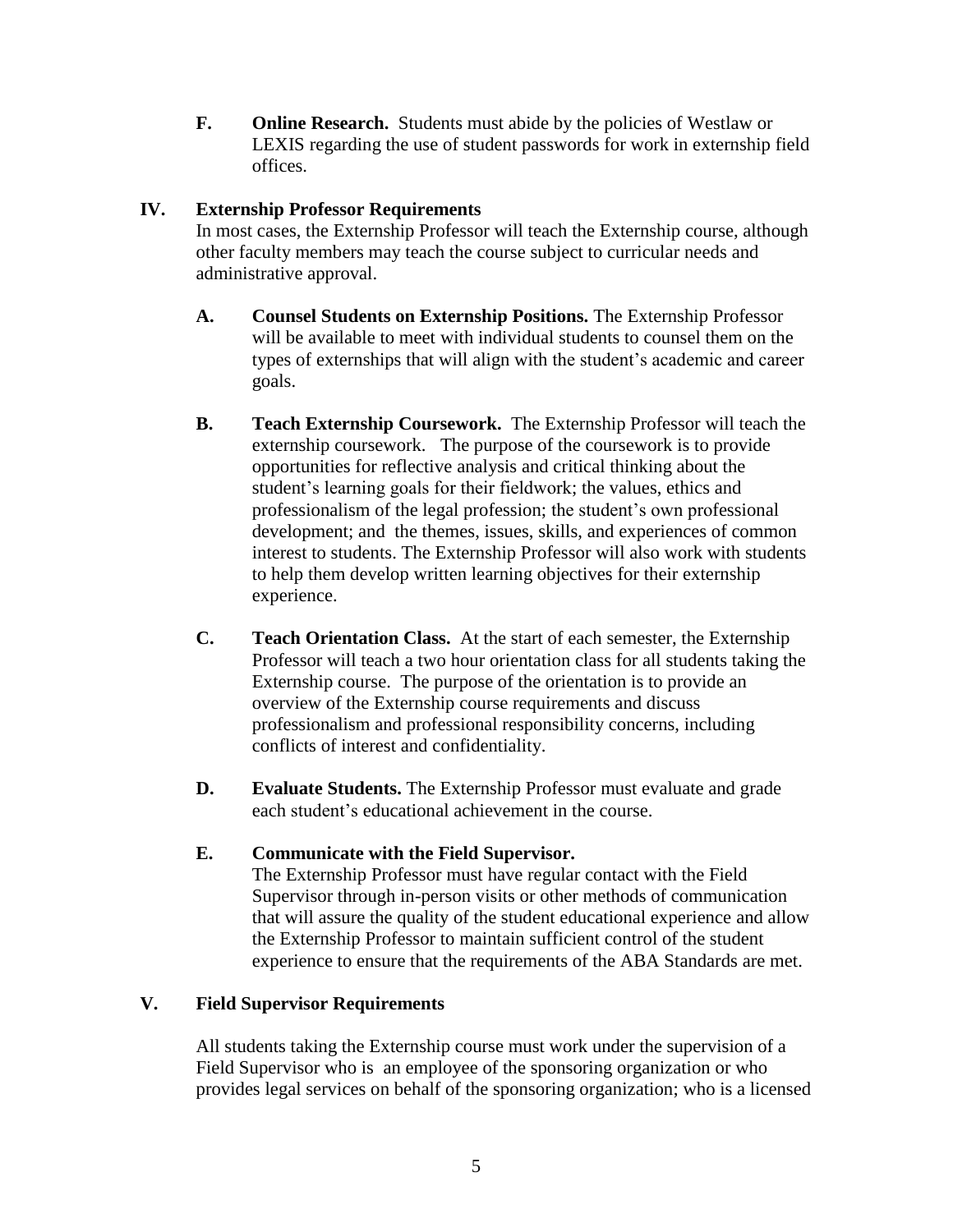attorney in good standing with a minimum of three years' legal experience or a judge or justice currently serving on the bench; and who will be available on-site to assigned externship students whenever such students are engaged in their externship activities, in order to observe, critique, review and otherwise closely supervise their legal work. This availability includes supervision at other places essential to the lawyering work of the students, such as the sites of legal proceedings, meetings, and field investigations. The Field Supervisor will assume principal responsibility for the externship student and will serve as the contact person for the Externship Professor.

- **A. Design a Rigorous Educational Externship Experience.** The Field Supervisor must provide the student with an experience that is educational in nature and is reasonably similar to the experience of a lawyer advising or representing a client or engaging in other lawyering tasks. The experience should be based on the student's stated learning goals, which the Field Supervisor must discuss with the student and help the student refine at the outset of the externship. The experience must include opportunities for the student to: 1) integrate doctrine, theory, skills, and legal ethics; 2) engage in the performance of one or more professional skills on multiple occasions, one of which is producing original written work product; and 3) engage in self-evaluation.
- **B. Provide Adequate Training for Students.** Organizations sponsoring a student for an externship must provide sufficient training so that the student can competently perform assigned work. Such training should include an initial orientation meeting to provide an overview of the sponsoring organization and its mission, the general legal issues typically before it, guidelines and resources for performing legal assignments, and office policy and procedures. Subsequent training for the student should also include regular workshops or information sharing sessions, and periodic meetings between the student and the Field Supervisor or other assigning attorneys to answer questions and provide guidance and feedback on specific projects.
- **C. Monitor Assignments.** The Field Supervisor shall monitor the quality and quantity of work assigned to the student to ensure: 1) assignments are representative of legal work typically done in the organization by lawyers; 2) assignments are as varied as conditions allow; 3) the student has sufficient legal research and writing, but is also permitted to observe matters that the student may not be able to participate in directly; 4) assignments are appropriately challenging and reasonable in terms of the student's hourly commitment; and 5) clerical tasks (filing, photocopying, answering telephones, etc.) are kept to a minimum.
- **D. Mentor and Meet Regularly with Students.** The Field Supervisor must meet with the student regularly to provide them with general supervision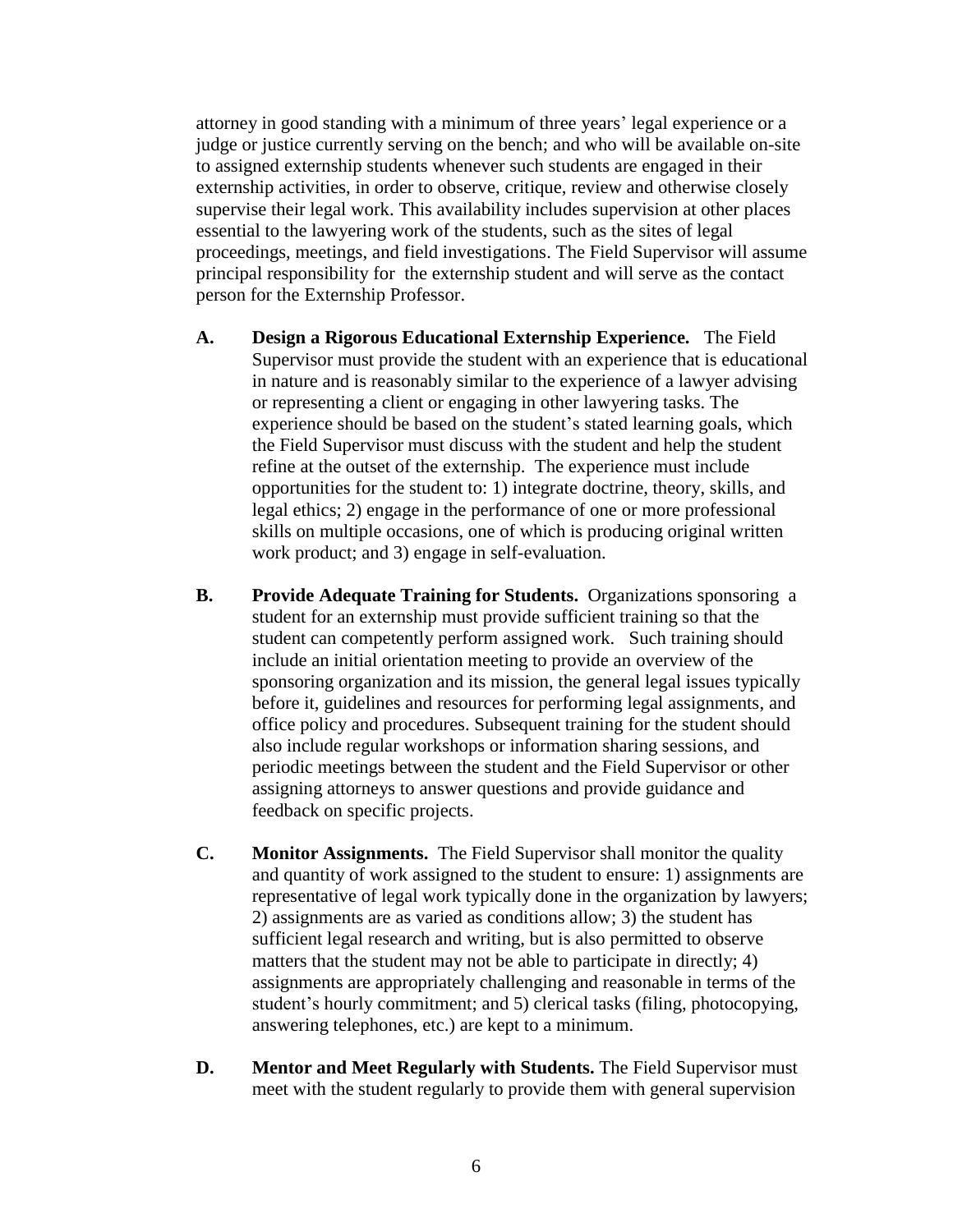and mentoring. This includes evaluating the student's recent performance of lawyering tasks, providing specific feedback to the student about such performance, developing the concepts underlying the professional skills being performed, discussing the activities of the sponsoring organization, and answering the student's questions about the organization, assignments or cases.

- **E. Evaluate Students.** At the end of the semester, the Field Supervisor must evaluate the student on a form provided by the Externship Professor. The evaluation is due to the Externship Professor no later than two weeks after the externship has ended or earlier if requested by the Externship Professor.
- **F. Communicate with the Externship Professor.** Field Supervisors must communicate regularly with the Externship Professor about the student and provide the Externship Professor with frank assessments and evaluations of the student as requested.

### **VI. Externship Office Administrative Responsibilities**

The Externship Professor(s) has primary responsibility for teaching the externship coursework. In addition to these responsibilities, the Externship Professor(s) will perform and oversee the following administrative duties of the Externship Office:

- **A. Assign Externship Positions.** The Externship Professor will assign each student to an externship field office after determining that the anticipated externship experience is appropriate for academic credit.
- **B. Select and Train Field Supervisors.** The Externship Professor will assess and approve Field Supervisors at sponsoring organizations. The Externship Professor will provide training for Field Supervisors by providing written orientation materials, developing training seminars, or through individual consultation. No attorney or judge may serve as a Field Supervisor without first receiving appropriate training. Written evaluations of every Field Supervisor and sponsoring organization shall be kept by the Externship Office.
- **C. Evaluate Field Supervisors.** The Externship Professor, or his or her designee, will perform in-person visits or engage in other methods of communication with the Field Supervisor of sponsoring organizations to assess the work environment and evaluate whether the field office is meeting the educational goals of the Externship course. The Externship Professor will evaluate whether the sponsoring organization: 1) provides students with sufficient opportunities to develop their legal skills and knowledge; 2) provides students with ample and appropriate feedback on their performance; 3) provides students with appropriate supervision and